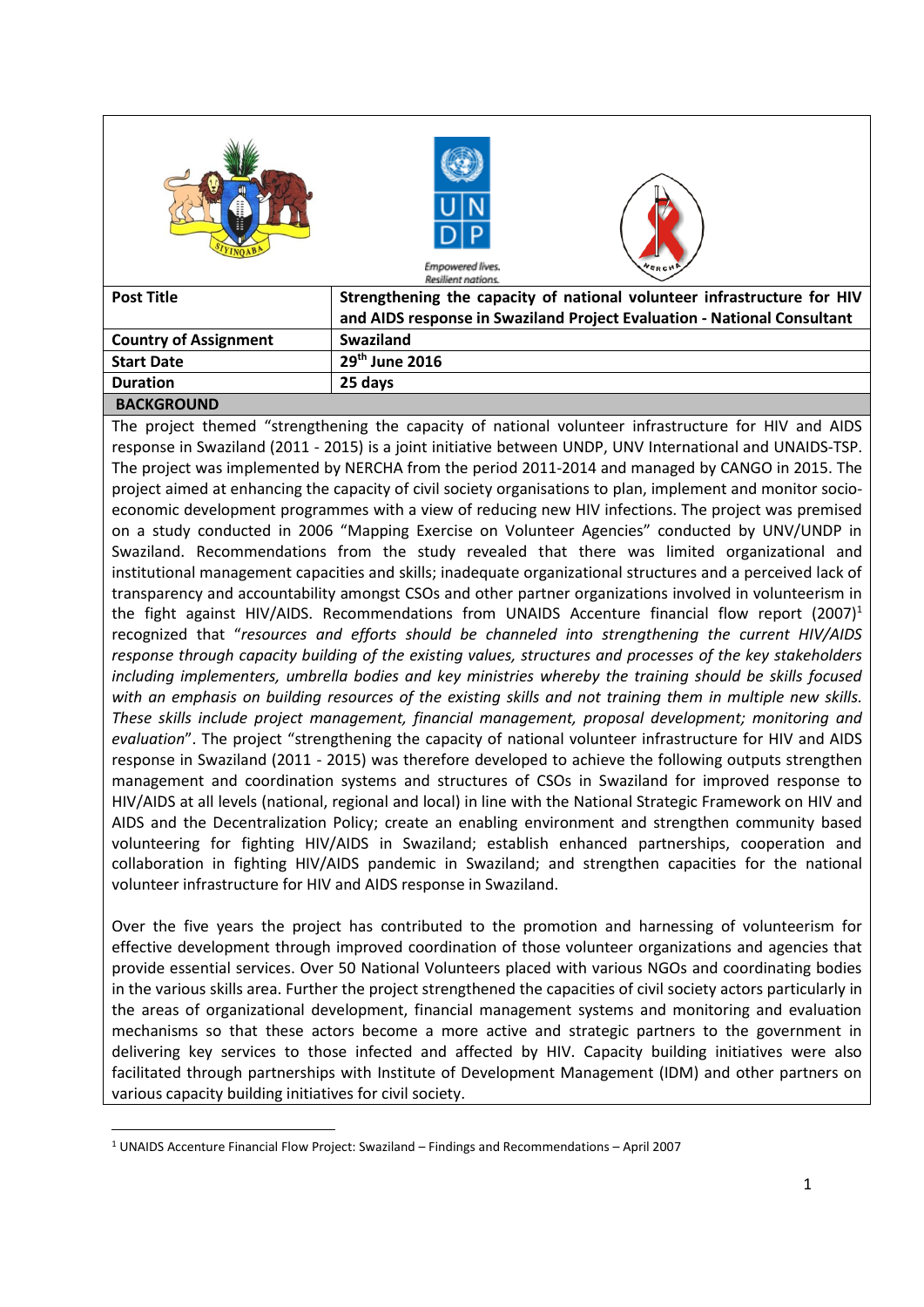#### **TERMINAL EVALUATION OBJECTIVES**

The overall purpose of the evaluation is to assess, capture and demonstrate evaluative evidence of project results and how they have contributed to the broader national HIV response and strengthened organisational capacity. Draw lessons learned that can improve the policy infrastructure for national voluntarism in Swaziland and establish sustainability of benefits from this project. Ascertain the overall environment for national voluntarism in Swaziland and explore opportunities for a national programme in both the private and public sector.

Specifically the purpose of the evaluation is to;

- Measure the impact of the UNV/UNDP project on strengthening civil society's capacity to contribute to the national response.
- Provide substantive input and direction to the formulation of future programmes and project strategies including scaling up of national voluntarism in Swaziland.
- Establish the extent and impact of capacity building initiatives undertaken in order to strengthen civil society's capacities.
- Assess policy requirements and implication for the establishment for a national volunteering scheme in Swaziland.
- Establish the strengths and limitation of the programme and make appropriate recommendations.
- Document the National Volunteer programme as a case study for advocacy purposes for establishing a national programme on voluntarism.

## **EVALUTION APPROACH AND METHOD**

The overall approach and methodology for conducting project terminal evaluations has to be in line with the UNDP evaluation standards. The evaluator is expected to frame the evaluation effort using the criteria of **relevance, effectiveness, efficiency, sustainability, and impact,** as defined and explained in the guidance note for conducting UNDP Terminal Evaluations. The evaluator is expected to amend, complete and submit this matrix as part of an evaluation inception report, and shall include it as an annex to the final report. The evaluation must provide evidence‐based information that is credible, reliable and useful. This project evaluation will also assess progress towards the outcome, factors affecting the outcome, project contribution to project outcomes and assess the partnership strategy and its contribution towards the eNSF and CSO institutional development. The evaluator is expected to follow a participatory and consultative approach ensuring close engagement with civil society organisations, government counterparts, NERCHA focal point, UNDP Country Office and CANGO focal and other key stakeholders that benefited from the project. Other partners will include IDM, UNAIDS, Church Forum and SWABCHA including the Ministry of Labour and Social Services and FSE-CC etc.

Specifically, the evaluation will focus on the following;

**Outcome status:** Determine whether or not the outcome has been achieved and if not, whether there has been progress made towards its achievement, and also identify the challenges to attainment of the outcome. Identify innovative approaches and capacities developed for recruitment of national volunteers. Assess the relevance and adequacy of project outputs.

**Underlying factors:** Analyse the underlying factors beyond the project's control that influenced the outcome including opportunities and threats affecting the achievement of the overall project outcomes. Distinguish the substantive design issues from the key implementation and/or management capacities and issues including the timelines of outputs, the degree of stakeholders and partners' involvement in the completion of outputs, and how processes were managed /carried out.

**Strategic Positioning of UNDP:** Examine the distinctive characteristics and features of UNV project and how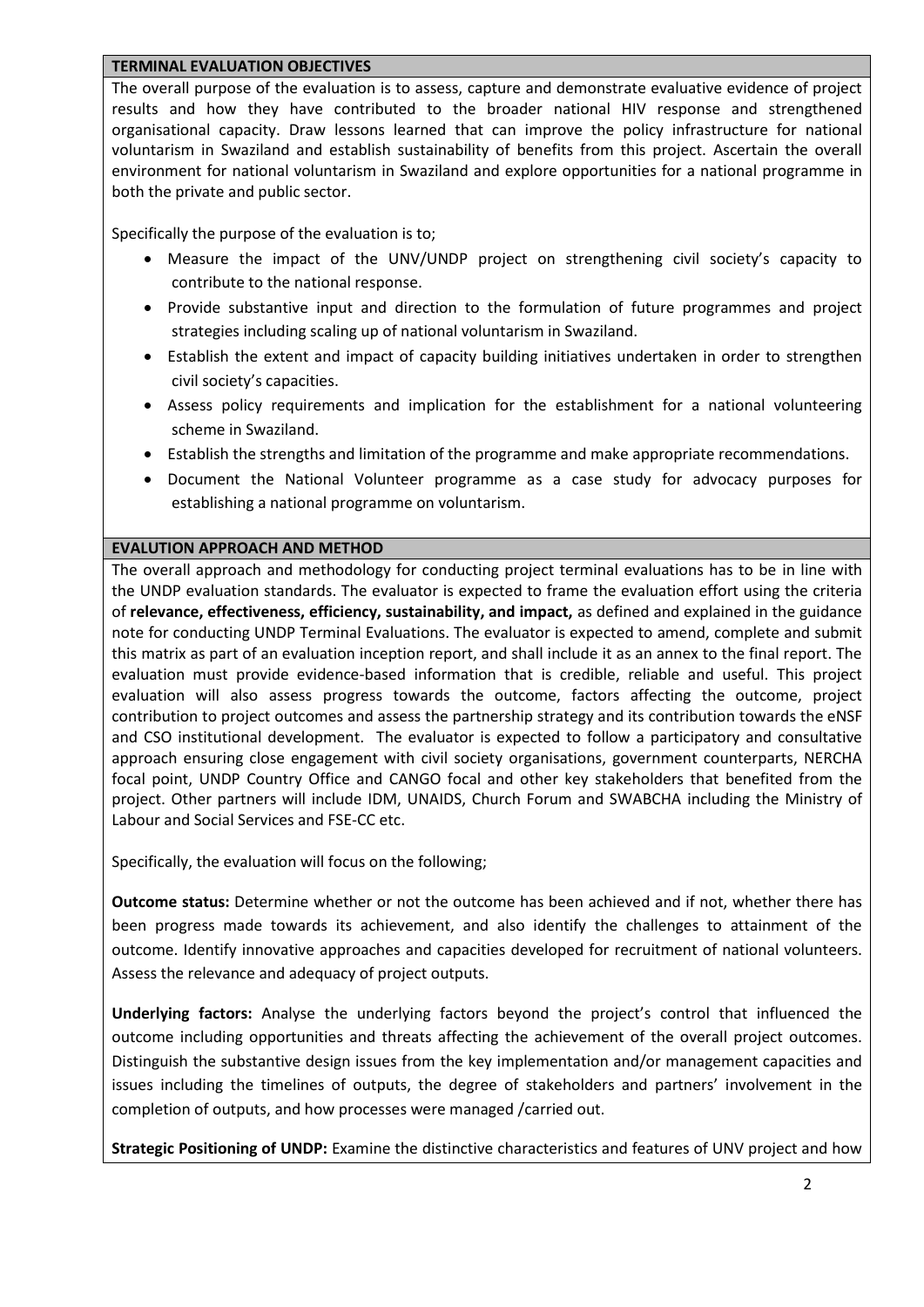it has shaped CSOs relevance as a current and potential partner for management of National volunteers programme.

**Partnership strategy:** whether UNDP's partnership strategy has been appropriate and effective. What partnerships were formed? What was UNDP's role? How did the partnership contribute to the achievement of the outcomes? What was the level of stakeholder's participation? Examine the partnership among UN Agencies and other donor organizations in the relevant field.

**Lessons Learnt:** Identify lessons learnt and best practices and related innovative ideas and approaches, How efficiently programme planning implementation and management were carried out. This will include assessing the extent of organizational structure, managerial support and coordination mechanism used by NERCHA / CANGO in supporting the programme.

# **EVALUATION SCOPE AND DELIVERABLES**

1. Review all relevant project documents, the eNSF, project reports, evaluation project reports, NERCHA and UNDP annual work plans and agreements including policy documents

2. Establish the extent for Integration and institutionalization of volunteering for development within civil society, review coordination structures and systems for the coordination, implementation and management of the national volunteer project.

3. Establish the extent for national ownership and leadership of the project and how National volunteers have contributed towards strengthening CSOs, REMCHACCS and CHIMCHACCS in management, planning and monitoring of the project's activities to ensure sustainability of the activities.

4. Review how the UN Agencies have successfully contributed towards the implementation of this project and recommend a model for future joint partnership and programming under the delivering as one.

5. Explore if the project adopted the basic principles of inclusiveness, participation, accountability, nondiscrimination and equality, empowerment and local ownership during its implementation- adherence to the rights based approach. Evaluate the impact of capacity building initiatives undertaken by the project in the priorities areas related to organisational development and institutional capacity strengthening.

6. Ascertain how much skills transfer has been achieved, mentoring and on job training including knowledge sharing and management.

7. Assess communication strategies adopted for the communicating project results, information on Voluntarism as well as HIV/AIDS at all levels.

8. Identify opportunities for resource mobilizing, networking and partnership building within the private and public sector for scaling up of the national programme on national voluntarism in Swaziland.

## **Deliverables**

- **1. Inception Report:** Evaluator provides clarifications on timing and methodology no later than 3days on signing of the contract.
- **2.** Prepare the first draft and Final Report for review by UNDP, NERCHA, CANGO and make presentation of first draft to stakeholder on the initial findings of the end of evaluation
- **3.** Prepare a case study on the Swaziland Volunteer for advocacy purposes.
- **4. Submission of the Final Report** submitted in both hard (signed) and electronic copies including recommendations for scaling up of the Volunteer programme and policy reform.

## **REPORTING**

The consultant will report to a committee constituting of NERCHA, CANGO and the UN and coordinated by UNDP and weekly monitoring progress reports to be held with the committee.

## **DURATION OF ASSIGNMENT**

The duration for the assignment will be 25 Calendar Days from date of signing the contract.

## **FINANCIAL**